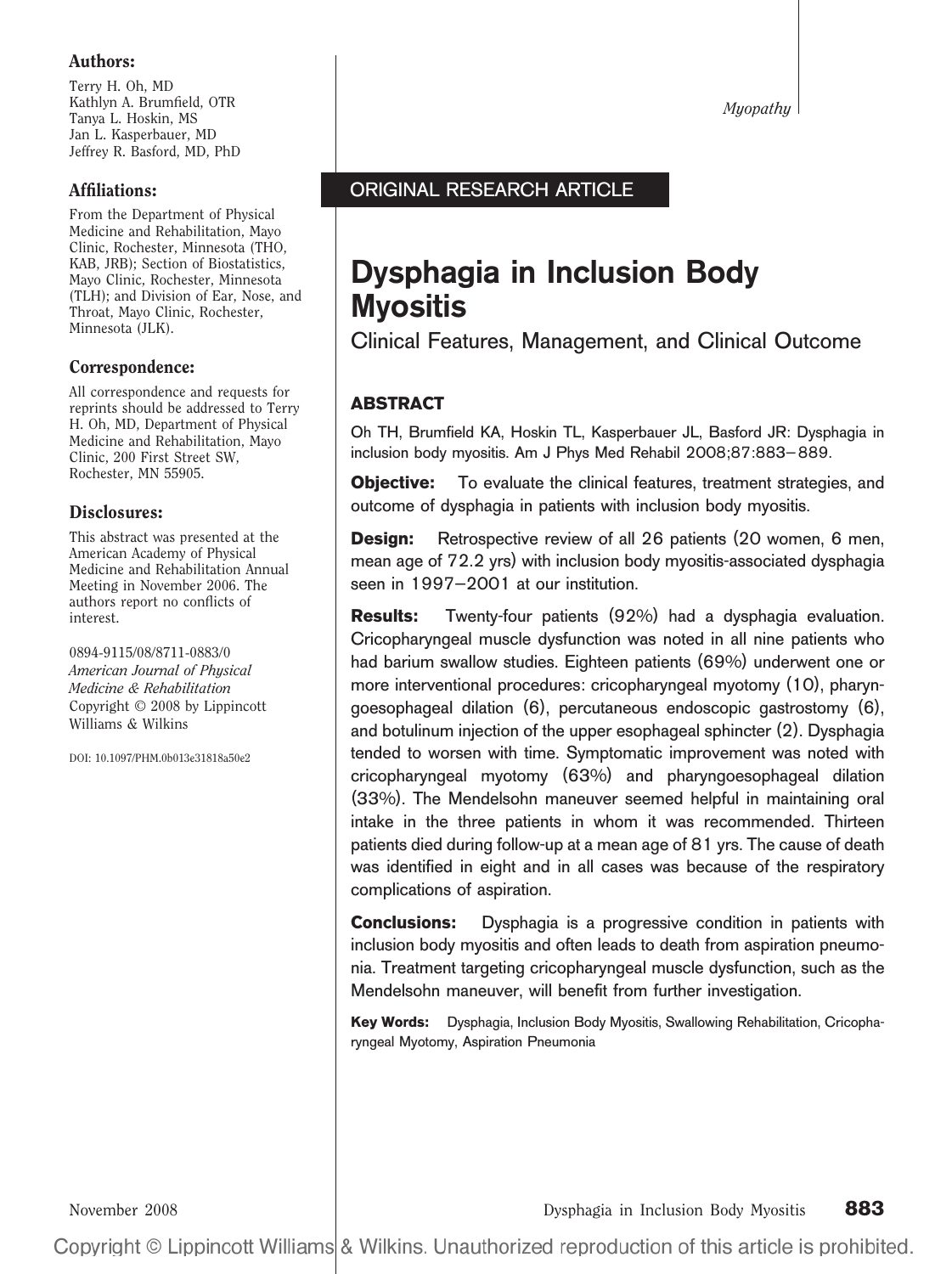Inclusion body myositis (IBM) is a chronic, progressive, acquired myopathy, which usually occurs in patients older than 50 yrs of age.<sup>1,2</sup> It is characterized by an insidious onset and slow progression of painless muscle weakness of the proximal and distal muscles. $3-6$  Although immunosuppressive therapies may provide transient benefits, there is no known effective treatment for this condition.<sup>7,8</sup>

Dysphagia is more common in IBM than in the other inflammatory myopathies<sup>9</sup> and is reported to be occurring in  $38-84\%$  of patients.<sup>2,3,10-13</sup> Moreover, its outcome is worse in patients with IBM than in those with either poly- or dermatomyosi $tis^{14}$  and its contribution to aspiration pneumonia associated respiratory failure may be the most common cause of death in people with IBM.15

Surgical interventions such as cricopharyngeal (CP) myotomy $^{8,13,16-19}$  and upper esophageal dilation<sup>20</sup> as well as botulinum injections of the upper esophageal sphincter  $(UES)^{21}$  have been studied in patients with IBM, but a comprehensive evaluation of treatment modalities and their outcomes has not been reported.

Useful swallowing therapy methods in patients with neurological disorders causing CP dysfunction included the Mendelsohn maneuver, supraglottic swallowing, dietary adjustments, and change of head positioning.<sup>22</sup> CP dysfunction has been reported as the primary finding of modified barium swallow studies in patients with IBM-associated dysphagia; $^{2,3}$  however, it is not known whether the above swallowing therapy is beneficial in them. In particular, the Mendelsohn maneuver, prolonged laryngeal elevation to prolong the UES opening during swallowing<sup>23,24</sup> may have a role, but its effectiveness has not been established in patients with IBM-associated dysphagia.

In this study, we aimed to examine the clinical characteristics, management strategies, and outcome of the patients with IBM and dysphagia.

#### **METHODS**

This study involves a subgroup analysis of data that was previously reported by our group as part of a more general investigation of the presence and relative incidence of dysphagia in the inflammatory myopathies.<sup>14</sup> The database review began with the identification of all 783 patients diagnosed with inflammatory myopathy at our institution between January 1, 1997 and December 31, 2001. A second search resulted in the identification of 62 patients with dysphagia associated with a diagnosis of an inflammatory myopathy. The last search included a chart review of the selected records by one of the investigators (T.H. Oh) who used the criteria of Griggs et al. $6$  to confirm the diagnosis of IBM.

Data collected included demographic information, patients' clinical examinations, biopsy and electromyographic confirmation of diagnosis, muscle enzyme activities, clinical dysphagia examinations, videofluoroscopic studies, other dysphagiarelated diagnostic and therapeutic procedures, medical treatment, swallowing rehabilitation treatment, outcome of dysphagia, and cause of death. Follow-up data were collected through January 2006. Survival status was assessed where available from the medical record and from an institutionally approved fee-based Internet research and location service (Accurint) in seven patients who did not return for follow-up. Death certificates were ordered to determine the cause of death in two patients.

#### **Statistical Analysis**

Descriptive statistics were reported using means, medians, ranges, or percentages as appropriate. Groups were compared using Wilcoxon's rank-sum tests for continuous variables and Fisher's exact tests for categorical variables. The Kaplan-Meier method and log-rank test were used to analyze survival data. The observed number of deaths was compared with the expected number of deaths for a cohort of United States' whites with the same age and gender distribution and same follow-up.<sup>25</sup>  $P < 0.05$  was considered statistically significant. Analyses were performed using JMP statistical software (version 6, SAS Institute Inc., Cary, NC) and SAS (version 9, SAS Institute Inc.).

## **RESULTS Patient Population and Clinical Presentation**

Among the 62 patients with inflammatory myopathy and dysphagia, $14\,26$  (6 men and 20 women) met the diagnostic criteria of definite (10) and possible  $(16)$  IBM.<sup>6</sup> Mean age at presentation to our institution was  $72.2$  yrs (range,  $54.6 - 84.5$ ), and the mean age at IBM diagnosis was 68.7 yrs (range, 53.8 – 84.3). The mean age of patients with "possible" IBM was 5 yrs older than the "definite" group  $(P = 0.02)$  at presentation. There were no other statistical differences in demographics and clinical features among the definite and possible IBM groups.

The median duration of weakness was 48 mos  $(range, 0-180)$  and median duration of dysphagia was 36 mos (range, 1–240) at the time of diagnosis. Dysphagia was an initial presenting symptom in 11 (42.3%) patients (2 men and 9 women), with these patients exhibiting a significantly longer duration of dysphagia (median 120 mos *vs.* 24 mos, *P* 0.001) and shorter duration of weakness (median 18 mos *vs*. 60 mos,  $P = 0.03$  compared with others

**884** Oh et al. *Am. J. Phys. Med. Rehabil.* ● Vol. 87, No. 11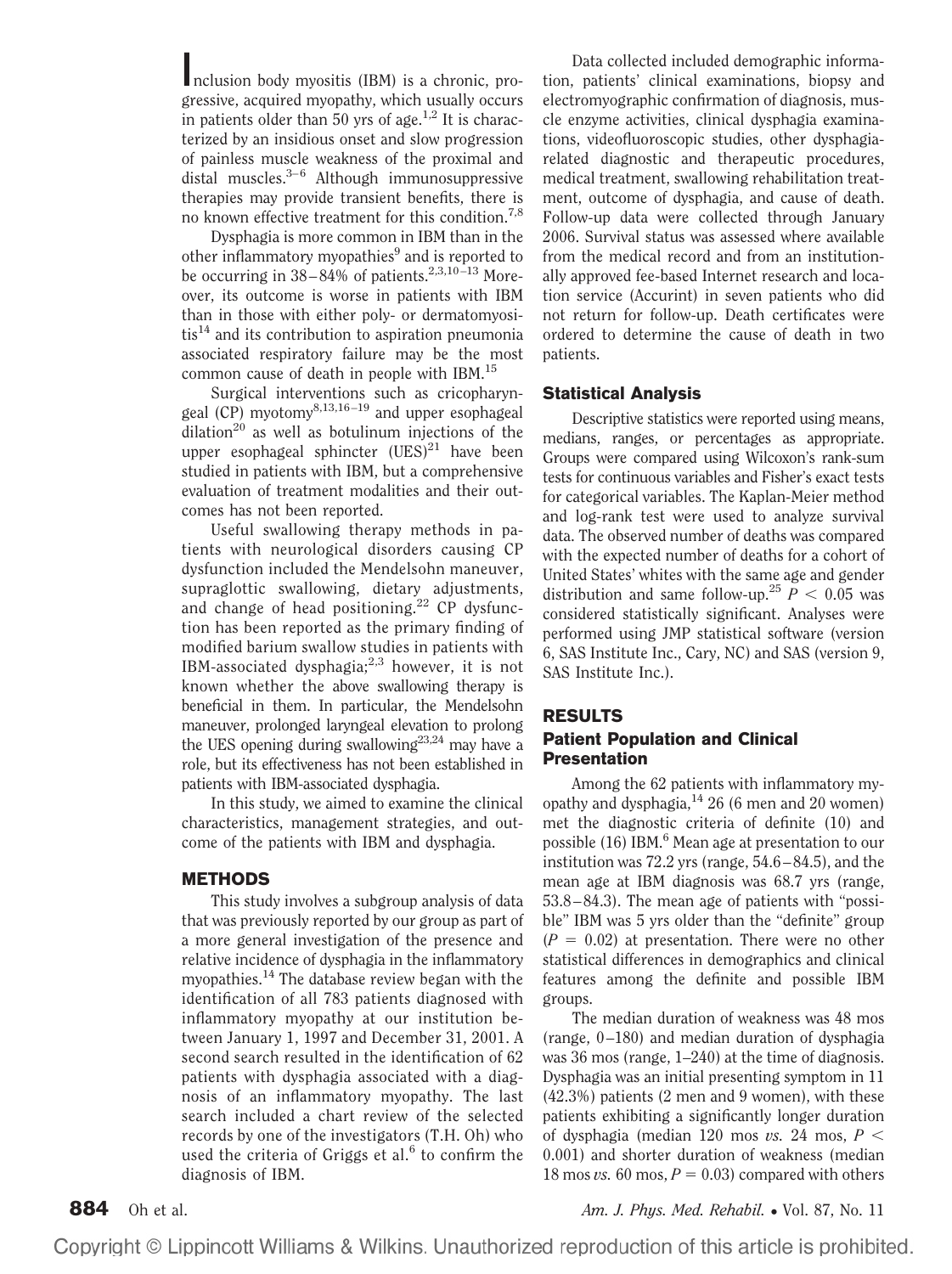who did not have dysphagia as a presenting symptom. Two of the 11 patients who had dysphagia as an initial presenting symptom demonstrated no limb weakness at the time of presentation, but each was noted to display limb weakness at a subsequent visit (8 mos and 2 yrs later).

#### **Diagnostic Studies**

All but one patient had at least one neurology evaluation in our institution and was confirmed to have either definite or possible IBM. The one patient who did not have a neurology evaluation at our institution had a neurology evaluation elsewhere with biopsy proven IBM and was referred for evaluation of dysphagia.

All patients had at least one muscle biopsy. Eight had a second and one had a third. Those 10 patients diagnosed with definite IBM had both rimmed vacuoles and congophilic inclusions. Those 16 patients diagnosed with possible IBM had characteristic clinical findings of IBM, but their muscle biopsy could not histologically confirm the diagnosis. Advanced disease with muscles replaced by fat and fibrous tissue was noted in two specimens on those who were diagnosed with possible IBM. CP muscle biopsies were obtained in two patients during CP myotomy and showed findings of chronic inflammatory myopathy in one and fibrous tissue in the other.

Electromyography was obtained in 24 patients with the studies showing both myopathic and neurogenic findings characterized by a mixed pattern of short and long duration, low and high amplitude with often polyphasic motor unit potentials, and increased spontaneous activity with fibrillation potentials. The muscles examined included limb muscles in all patients and paraspinal and cranial muscles in 17 and 4 patients, respectively. None had examination of the swallowing muscles. The remaining two patients also had electromyography, but one patient could not tolerate a needle examination and other patient had it elsewhere.

The median serum creatine kinase concentrations at the time of presentation (normal values  $\leq$ 336 in men and  $\leq$ 176 in women) was 296 U/L (range, 23–1125) and were similar in the two groups, 296 U/L (range, 178 –1125) in definite IBM and 298 U/L (range, 23–767) in possible IBM ( $P =$ 0.55). Eighteen patients had elevated serum creatine kinase values at the time of presentation with a median of 421 U/L (range, 188 –1125).

#### **Dysphagia Evaluation**

Twenty-four patients (92%) received a clinical dysphagia evaluation by either an occupational or speech therapist and all but one of these

**TABLE 1** Videofluoroscopic findings  $(n = 23)$ **Impaired Findings** *n* (%) Tongue control  $9 \t(39)$ <br>Bolus control  $12 \t(52)$ Bolus control 12 (52)<br>Tongue base retraction 17 (74) Tongue base retraction 17 (74)<br>
Laryngeal elevation 10 (43) Laryngeal elevation Pharyngeal constrictor contraction 13 (57) Residual pharyngeal pooling 21 (91) Cricopharyngeal dysfunction 13 (57) Penetration 16 (70) Aspiration 8 (35)

underwent videofluoroscopy. Two patients had a videofluoroscopy without involvement of a therapist. Additional studies included upper endoscopy (16), barium swallow (9), pharyngoesophageal manometry (12), and fiberoptic nasopharyngeal endoscopy (7).

Common dysphagia symptoms were sensation of food sticking in the throat and coughing during meals. The patients noted difficulty with dry foods, solids, and thin liquids most frequently. Clinical oral examination findings typically showed normal lingual range of motion, strength, and coordination. Reduced laryngeal elevation was noted in eight patients.

The most common videofluoroscopic abnormalities are summarized in Table 1 and were residual pharyngeal pooling, tongue base weakness, airway penetration, reduced pharyngeal constrictor contraction, CP muscle dysfunction described as a prominent CP muscle with poor relaxation and narrowing in the upper esophagus, and impaired laryngeal elevation. Aspiration was revealed in eight patients (35%). Prominent, tight CP muscle was noted in all nine patients who underwent a barium swallow. Common pharyngoesophageal manometry findings included low amplitude pharyngeal constrictor contraction (75%), normal resting tone and relaxation of the UES (82%), and diminished inferior esophageal sphincter pressure (42%).

Follow-up dysphagia evaluations were completed on nine patients (five after a myotomy) 4 mos to 6 yrs following their initial evaluations at the clinic. Three reported increasing symptoms of sticking and coughing with oral intake. Two, both of whom had undergone myotomy, reported an improvement in symptoms despite the fact that videofluoroscopy revealed a progressive worsening of their dysphagia. All but one of nine patients was maintained on oral intake with a modified diet. Two were encouraged to use a modified diet in addition to enteral nutrition, and enteral nutrition was declined by one to whom it was recommended.

November 2008 Dysphagia in Inclusion Body Myositis **885**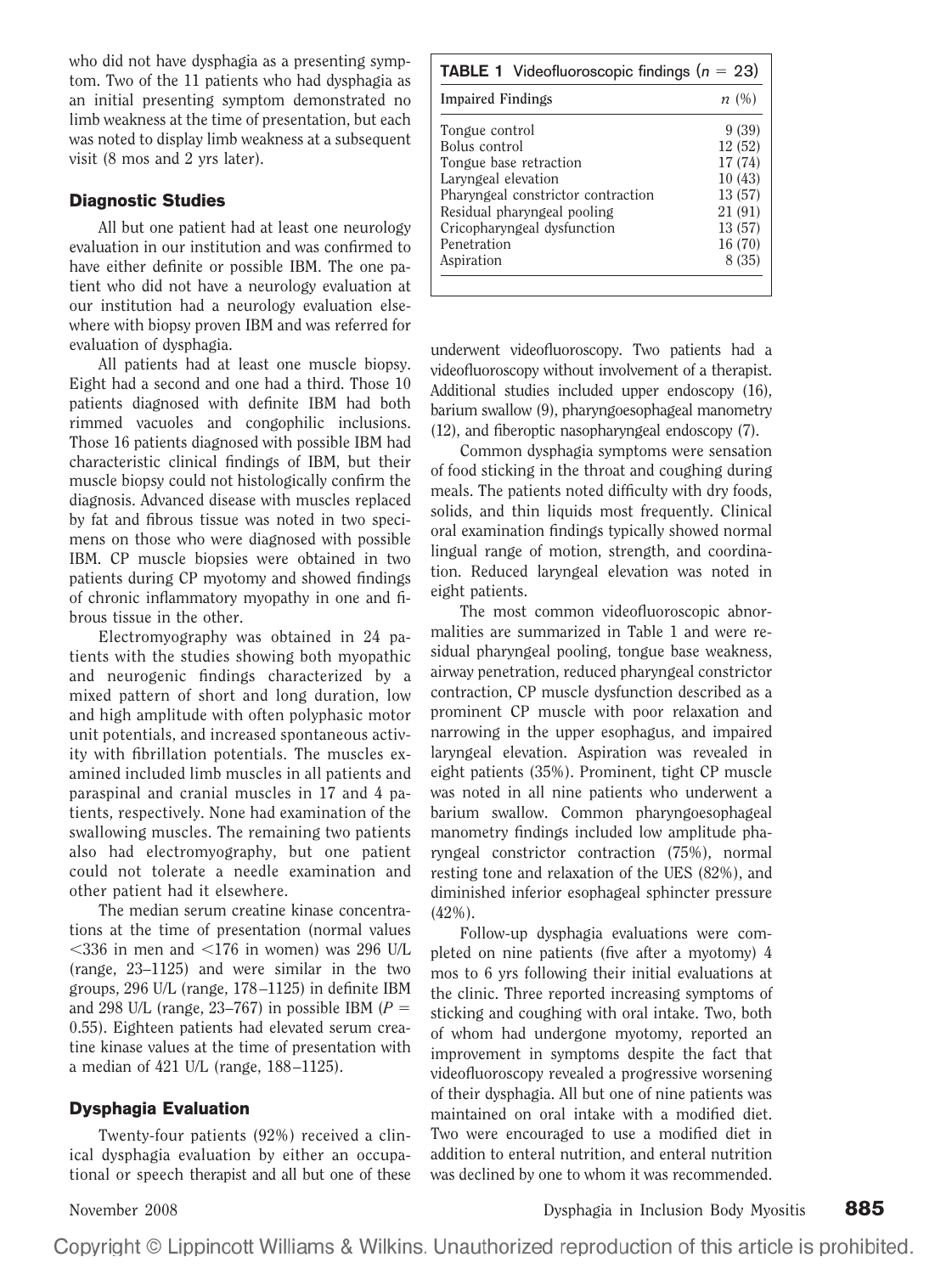## **Treatment** Immunosuppressive Treatment

Twenty patients received immunosuppressive therapy: 19 corticosteroids, 10 azathioprine, 9 methotrexate, 2 mycophenolate mofetil, and 1 intravenous immunoglobulin. Treatment was not judged beneficial by either the patient or their physician except in one patient with definite IBM who remained medically stable and reported a subjective functional benefit from prednisone and azathioprine over a 6-yr period.

# Swallowing Rehabilitation

All 23 patients who underwent a clinical dysphagia evaluation and videofluoroscopy received swallowing rehabilitation which involved one or more of the following: diet modification (23), feeding strategies (13), compensatory techniques (13), and exercises (8). An oral diet was recommended for 61% (14), a combination of oral and enteral nutrition for 9% (7) and exclusive enteral nutrition for 30% (2). Feeding and compensatory treatments were suggested for 13 patients following trials during their videofluoroscopic studies. Feeding strategies included one or more of the following: chew food well (10), swallow twice (12), small bites (12), alternate solids and liquids (8), and sit upright during meals (7). Compensatory techniques included chin tuck (8), head turn (2), effortful swallow (2), the Mendelsohn maneuver (2), and supraglottic swallow (1). Swallowing exercises were provided on the basis of swallowing dysfunction noted during videofluoroscopy and included one or more of the following: tongue base retraction (4), effortful swallow (4), the Mendelsohn maneuver (3), Falsetto (2), and supraglottic exercises  $(2)$ .<sup>24</sup>

All three patients receiving the Mendelsohn maneuver as an exercise or compensatory technique reported maintaining oral intake (1–5 yrs) without aspiration related illness or weight loss.

Only three patients who received one or more of the above mentioned exercises had follow-up videofluoroscopic data. The studies showed persistent or increased residual pharyngeal pooling, penetration, and aspiration. None of the patients who were recommended to use the Mendelsohn maneuver as an exercise had a follow-up videofluoroscopy.

## **Interventional Measures**

Eighteen patients (69%) underwent one or more interventional procedures: 10 CP myotomy, 6 pharyngoesophageal dilation, 2 botulinum injection, and 6 percutaneous endoscopic gastrostomy. Clinical findings in the 10 patients who had a CP myotomy are summarized in Table 2. Three patients had a myotomy performed at another institution, with two occurring 1 and 4 yrs before their diagnosis of IBM. Eight patients had a median postmyotomy follow-up period of 35 mos (range, 2–132): one patient had repeat myotomy at 46 mos and 23 additional months of follow-up after the second myotomy. Seven patients noted symptomatic improvement: five continued to experience benefit and two had recurrent problems in 2 yrs. Benefits included improvements in swallowing (5), voice (3), secretion (1), and weight gain (4). Minor complications occurred in 2 of the 10 patients: one an esophageal perforation during operation and one a pharyngeal leak immediately after operation thought because of excessive coughing. Both recovered and repeat videofluoroscopy did not show leaking. Seven had postmyotomy videofluoroscopy,

| <b>TABLE 2</b> Clinical findings in patients who underwent cricopharyngeal myotomy                   |                              |            |                                |                                                   |                    |                                                 |                                              |                   |
|------------------------------------------------------------------------------------------------------|------------------------------|------------|--------------------------------|---------------------------------------------------|--------------------|-------------------------------------------------|----------------------------------------------|-------------------|
| Patients                                                                                             | Age at<br>Time of<br>Myotomy | <b>Sex</b> | Cricopharyngeal<br>Dysfunction | Duration from<br>Diagnosis to<br>Myotomy<br>(mos) | Surgical<br>Result | Duration<br>0f<br>Myotomy<br>Follow-up<br>(mos) | Time to<br>Death<br>from<br>Myotomy<br>(mos) | Cause of<br>Death |
|                                                                                                      | 80                           | F          | Yes                            | 37                                                | Recurred           | 103                                             | 103                                          | Aspiration        |
| $\overline{2}$                                                                                       | 73                           | F          | Yes                            | 44                                                | Improved           | 22                                              | NA                                           | pneumonia         |
| 3                                                                                                    | 76                           | M          | Yes                            | 147                                               | Unknown            | $\theta$                                        | 20                                           | Unknown           |
| 4                                                                                                    | 82 and $84^{\circ}$          | F          | Yes                            | 50 $(73)^{a}$                                     | Recurred           | 46 $(23)^{a}$                                   | NA                                           |                   |
| 5                                                                                                    | 73                           | F          | Yes                            | 12                                                | Improved           | 24                                              | 89                                           | Unknown           |
| 6                                                                                                    | 77                           | M          | Yes                            | 49                                                | Unknown            | $\theta$                                        | 100                                          | Unknown           |
| 7                                                                                                    | 57                           | F          | Unknown                        | $-12$                                             | Improved           | 23                                              | NA                                           |                   |
| 8                                                                                                    | 50                           | F          | Yes                            | $-48$                                             | No benefit         | 132                                             | NA                                           |                   |
| 9                                                                                                    | 68                           | F          | <b>Yes</b>                     | 4                                                 | Improved           | 60                                              | NA                                           |                   |
| 10                                                                                                   | 71                           | F          | Yes                            | 107                                               | Improved           | 2                                               | NA                                           |                   |
| <sup><i>a</i></sup> Second myotomy. Time to death from myotomy. NA (not applicable) = patient alive. |                              |            |                                |                                                   |                    |                                                 |                                              |                   |

M, male; F, female. Follow-up duration  $0 =$  no clinical follow-up postmyotomy.

**886** Oh et al. *Am. J. Phys. Med. Rehabil.* ● Vol. 87, No. 11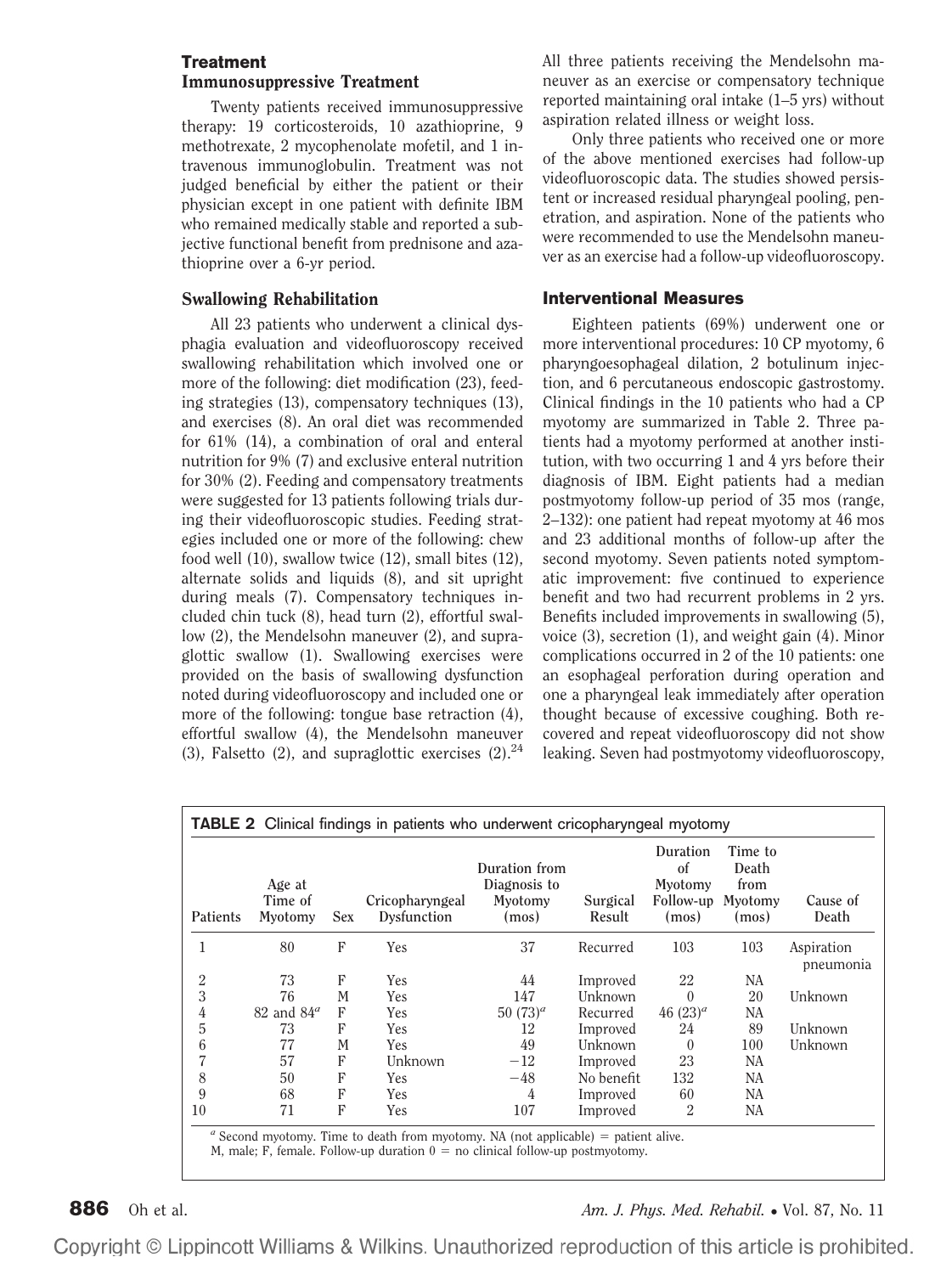and CP tightness was noted in four, with one patient proceeding to repeat myotomy.

Only two of the six patients receiving pharyngoesophageal dilations reported benefit (one "excellent," one "partial"), with the patient with the excellent result undergoing a second dilation after about 3 yrs, again with an excellent result. Three patients had three dilations, only one receiving partial benefit. Two patients had botulinum injections of the UES (one at our institution and one elsewhere) with neither reporting benefit.

Six patients (23%) ultimately received a PEG placement at times ranging from 9 to 138 mos (mean 67 mos) after the diagnosis of IBM as the result of aspiration pneumonia in five and swallowing difficulty in one. All six died during the study period because of aspiration and respiratory failure in five and the cause of death of remaining one patient was not known: three within 1 mo and one each in 5, 29, and 41 mos of placement. Two patients declined PEG.

#### **Outcome**

Clinical follow-up data were available on 19 patients at a median of 50 mos (range, 11–108). Twelve had progressive dysphagia, one was unchanged and six had improved. None reported resolution. All of the six noting improvement had undergone an interventional treatment (five myotomy, one dilation). Among those seven who did not have follow-up, five were found to have died via an Accurint search. There were no statistically significant differences in gender, age, and duration of dysphagia between those who had and did not have follow-up with the exception that those with follow-up had a shorter duration of weakness at the time of diagnosis (median 36 mos  $vs. 84$  mos,  $P =$ 0.03).

Thirteen patients died at a mean age at death of 81 yrs (range, 74 – 88) and a median time from diagnosis of 134 mos (range, 30 –184). The cause of death on eight was known with all dying as a result of the complications of aspiration. Kaplan-Meier overall survival estimates were  $84\% \pm 7\%$  at 5 yrs and  $72\% \pm 10\%$  at 10 yrs. Stratified by age, however, we found 100% survival at 5 and 10 yrs among those diagnosed before the age  $70 (n = 13)$ . Among those older at diagnosis  $(n = 13)$ , 5-yr survival was  $69\% \pm 13\%$  and 10-yr survival was  $45\% \pm 17\%$  ( $P = 0.03$ ). There was no difference in survival between diagnoses of definite and possible IBM  $(P = 0.39)$ . In the general United States population with this age and sex distribution and the same follow-up, we would have expected 86% survival at 5 yrs and 70% survival 10 yrs: this was compared with the observed survival in this group of patients with IBM and dysphagia of 84% (95% confidence interval: 70 –100%) at 5 yrs and 72%

(95% confidence interval: 55–95%) at 10 yrs. Overall, the observed number of deaths (13) did not differ significantly from the expected number of deaths (11) in a cohort of United States' whites with the same age and sex distribution  $(P = 0.44)$ .

#### **DISCUSSION**

In this study, we reviewed how dysphagia in patients with IBM was presented, managed, and what course it took. Dysphagia was frequently the presenting clinical symptom in patients who had IBM-associated dysphagia, observed more often in women and was usually refractory to medical and nonsurgical treatment. Over three fourths of the patients received aggressive immunosuppression, but the benefit seems to be ineffective consistent with literature.<sup>7,8</sup>

CP dysfunction was a frequent finding, and treatment strategies targeting the problem seem to provide some symptomatic benefit despite videofluoroscopic evidence of a continued worsening of pharyngeal function.

Treatment options included swallowing strategies, CP myotomy, pharyngoesophageal dilation, botulinum injection of the UES, and PEG. Swallowing compensation and feeding techniques were recommended to over half of the patients, but their effectiveness remains uncertain. Swallowing exercise was recommended in one third of the patients with a suggestion that the Mendelsohn maneuver was beneficial in maintaining oral intake.

We observed 13 deaths during the observation period at a median time from diagnosis of 134 mos. Aspiration pneumonia was the most frequent cause, but it is interesting that the death rate in this group did not differ in a statistically significant manner from that expected from an age and sexmatched general population of United States' whites.<sup>25</sup>

#### **Comparison with Other Studies**

Several previous studies,  $2,3,16-19$  have reported CP dysfunction to be a frequent finding as we found in this study. It is notable that over two thirds of our patients had interventional procedures, with myotomies (40% of patients) being the most common. This finding corresponds to the findings of a number of other smaller studies in which  $1-4$  patients underwent myotomies with  $67-100\%$  reporting benefits.<sup>13,16-19</sup> Our finding of 63% of patients reporting benefits after surgery falls at the lower end of this range and possibly reflects our follow-up period relative to the shorter or unreported follow-ups of the other studies. Myotomy seems beneficial in appropriate cases, but its benefits may be transient as we observed recurrent symptoms in two of eight patients within 2 yrs.

November 2008 Dysphagia in Inclusion Body Myositis **887**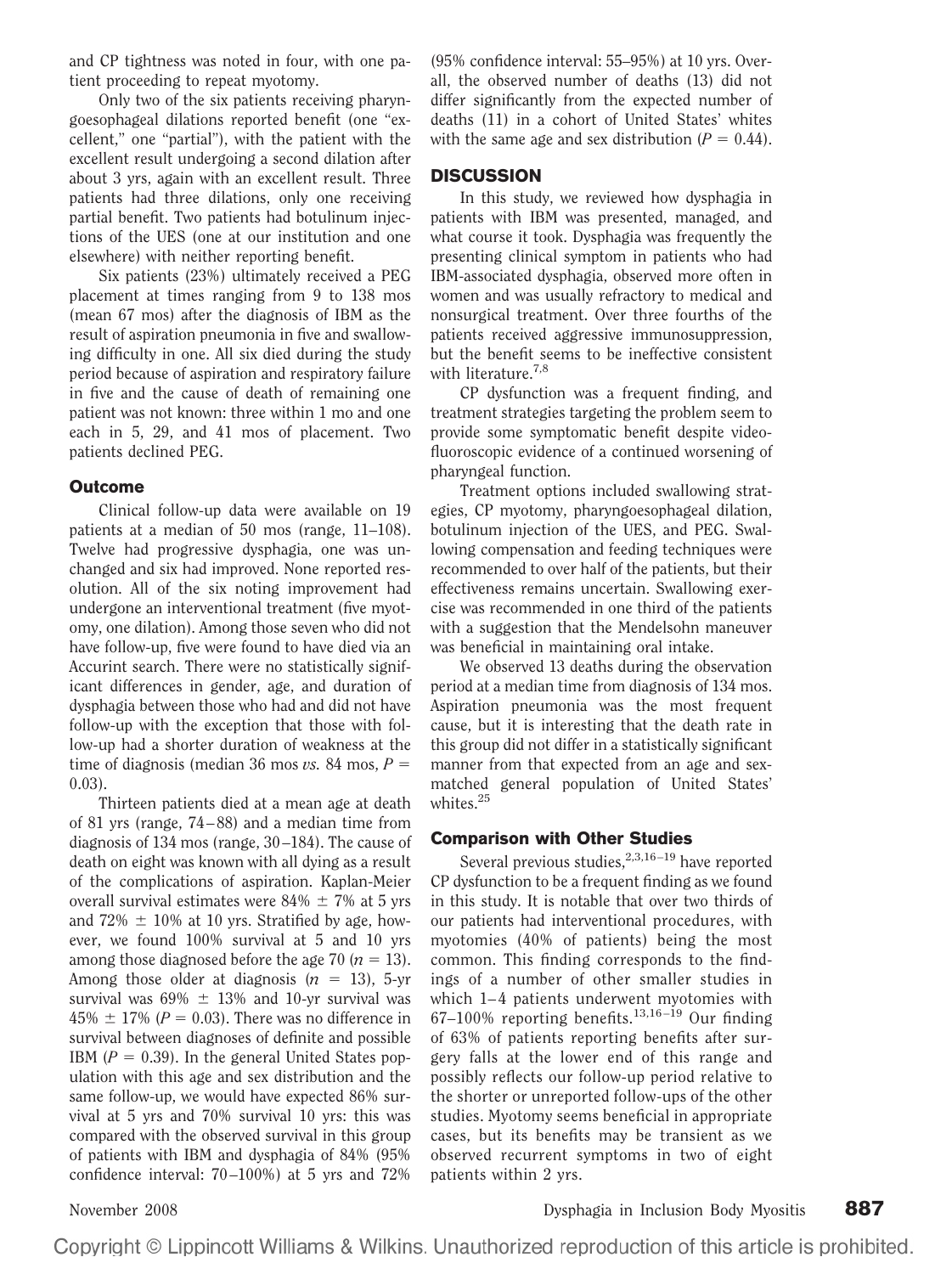Our investigation found that pharyngoesophageal dilations were performed in about one quarter of the patients; two thirds did not note any benefit despite a number of repeated procedures. The findings in the literature are scant in this area but tend to agree with ours. One study reported overall short (1 mo) and long-term (6 mos) response rates of 50% and 25% in eight patients with inflammatory myopathy $^{20}$  and another the lack of benefit of  $CP$  dilations in a single patient.<sup>17</sup> Botulinum injection of the UES occurred in two patients with neither noting benefit. PEG placement occurred in about one quarter of the patients without clear effect on outcome as all patients died during the study period and tended to be a sign of severe involvement. Whether earlier PEG placement would have been beneficial remains conjectural as PEG does not completely prevent aspiration.<sup>26</sup>

The Mendelsohn maneuver was recommended in only three patients and seemed beneficial in this small sample in maintaining oral intake. This maneuver is designed to prolong the UES opening during swallowing by voluntarily extending laryngeal elevation<sup>23,27</sup> and in comparison with other swallowing maneuvers such as the supraglottic and supersupraglottic swallows is associated with increased pharyngeal peak contraction and contraction duration and significantly longer bolus transit time. $^{23}$  Our assessment of the benefits of the Mendelsohn maneuver is necessarily limited by the small number involved. This approach may benefit from further investigation to determine the limited use of the approach (perhaps because of a lack of literature supporting its use in dysphagia of myopathic origin, the therapist's comfort with the patient's capacity to perform it successfully or a lack of clinical expertise in this uncommon condition). We found no evidence of the use of the Shaker maneuver<sup>28</sup> (an isometric-isokinetic head raising exercise that has been shown to improve the opening of the UES). The reason for this lack of use is unclear, but it may be due to a combination of factors, which include a limited published literature support for its effectiveness at the time of this study and a concern of fatigue. It is interesting that this maneuver was considered by an evaluating therapist as an exercise option but not recommended because of risk of fatigue. Further study of this maneuver as a treatment option seems worthwhile, but the exercise program would likely need to be modified and optimized to reduce the risk of fatigue.

Dysphagia in this study was far more common in women than men (20:6) with over three fourths of the patients being women even though IBM seems to be more common in men. $3,10-12,15$  This finding, while seemingly surprising, is supported by the literature where reports indicate a preponderance of  $56 - 75\%$  in women.<sup>16,29</sup> Other reports add further support in that the initial presenting symptom occurs in a roughly 2:1 ratio of women to men.<sup>12,16</sup> Similarly, pharyngeal muscle involvement may be 1.5 to almost four times more common in women than men  $(8:5 \text{ and } 19 \text{ vs. } 5\%)$ .<sup>11,12</sup>

Our findings of death rate among the patients in our sample are similar to that of the general population, despite a high incidence of aspiration associated deaths agrees with the findings of a Dutch epidemiologic study<sup>30</sup> and may reflect either or both the small numbers of this study or the fact that IBM affects an older population whose elevated death rate obscures the incremental contribution because of IBM.15 Additional limitations of this study are its retrospective nature, its potential tertiary care center subject bias, and limited follow-up duration. However, it is reassuring that there were no statistically significant differences in gender, age, and duration of dysphagia between those who had and did not have follow-up with the exception that those who had follow-up had a shorter duration of weakness at the time of diagnosis.

#### **REFERENCES**

- 1. Oldfors A, Lindberg C: Inclusion body myositis. *Curr Opin Neurol* 1999;12:527–33
- 2. Felice KJ, North WA: Inclusion body myositis in Connecticut: Observation in 35 patients during an 8-year period. *Medicine* 2001;80:320 –7
- 3. Lotz BP, Engel AG, Nishino H, et al: Inclusion body myositis. Observation in 40 patients. *Brain* 1989; 112:727– 47
- 4. Dalakas MC: Polymyositis, dermatomyositis, and inclusion body myositis. *N Engl J Med* 1991;325: 1487–98
- 5. Mestalgia FL, Phillips BA: Idiopathic inflammatory myopathies: Epidemiology, classification, and diagnostic criteria. *Rheum Dis Clin N Am* 2002;4:723– 41
- 6. Griggs RC, Askansas V, DiMauro S, et al: Inclusion body myositis and myopathies. *Ann Neurol* 1995;5: 705–13
- 7. Barohn RJ, Amato AA, Sahenk Z, et al: Inclusion body myositis: Explanation for poor response to immunosuppressive therapy. *Neurology* 1995;45: 1302– 4
- 8. Griggs RC: The current status of treatment for inclusion-body myositis. *Neurology* 2006;66(suppl 1): S30 –S2
- 9. Lynn SJ, Sawyers SM, Moller PW, et al: Adult-onset inflammatory myopathy: North Canterbury experience 1989 –2001. *Int Med J* 2005;35:170 –3
- 10. Sayers ME, Chou SM, Calabrese LH: Inclusion body myositis: Analysis of 32 cases. *J Rheumatol* 1992;19: 1385–9
- 11. Lindberg C, Persson LI, Bjorkander J, et al: Inclusion body myositis: Clinical, morphological, physio-

**888** Oh et al. *Am. J. Phys. Med. Rehabil.* ● Vol. 87, No. 11